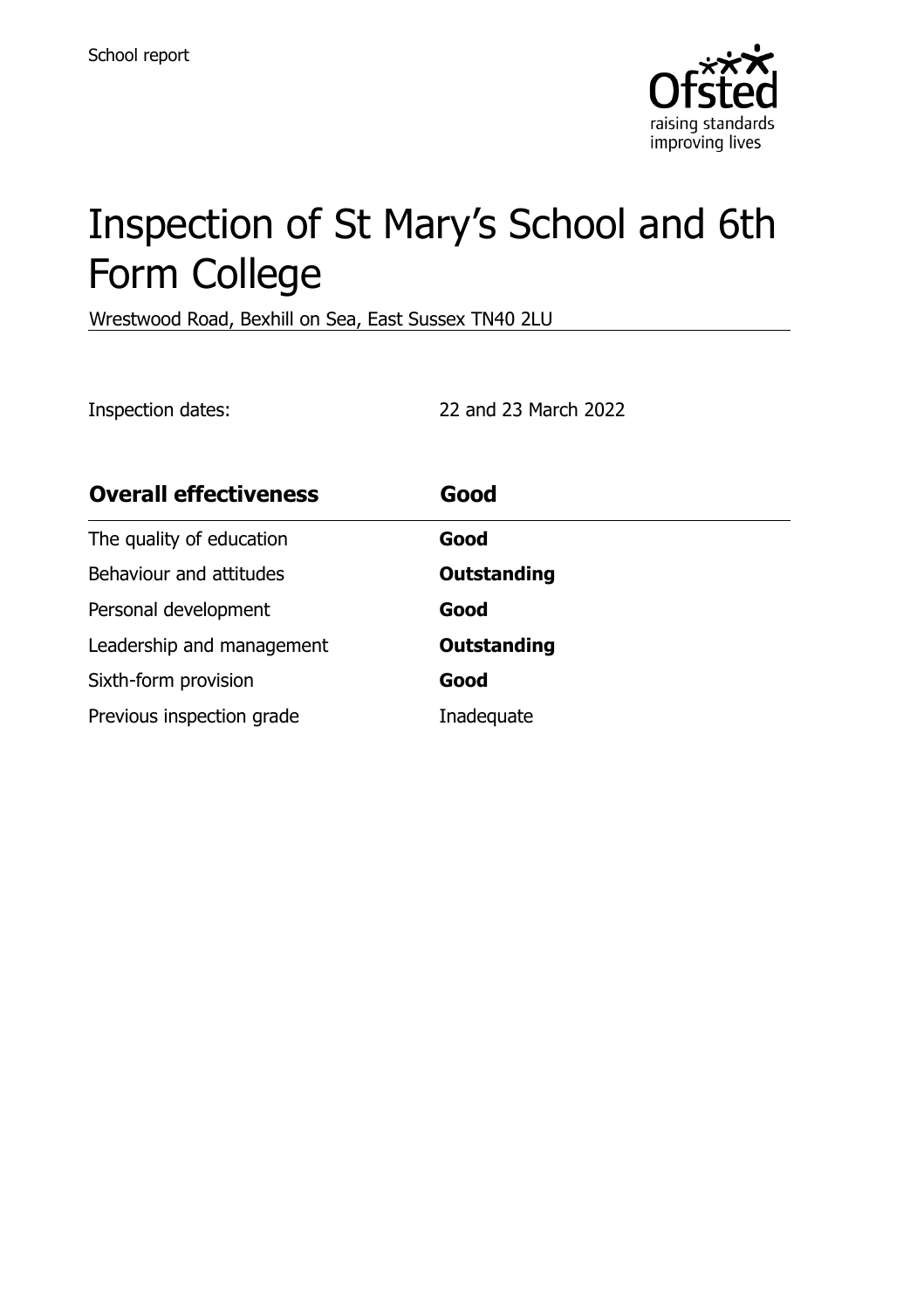

# **What is it like to attend this school?**

Each morning, pupils and staff greet each other with happy and smiling faces. Everyone is exceptionally kind and welcoming. Pupils are eager to explain why they believe St Mary's is such a special place to learn. They can confidently recollect fond memories of exciting and interesting experiences. Pupils are proud of their achievements. This may be a piece of artwork or something they baked in food technology. Particular pride is placed on receiving the many different awards in the Friday celebration assembly, including the much-prized Principal's Award.

Pupils enjoy learning with their friends and their trusted adults. Thoughtful support is provided daily that helps pupils feel safe. Staff and pupils use different communication aids to help all pupils explore their feelings and emotions. Staff are keen to find out each pupil's specific interests. Extra-curricular opportunities are provided to foster these talents. These include growing plants in 'Garden Club' or creating models with the school's 3D printer.

Everyone has the highest expectations for what each pupil can achieve. The education, health and care (EHC) plans are central to this. Pupils appreciate the dedication of staff that ensures each pupil has the skills and knowledge they need to be successful.

#### **What does the school do well and what does it need to do better?**

Evidence of the extensive improvements made by the dedicated leadership team can be seen across the school. They, with their committed trustees and governors, are determined to give every pupil an education that meets their complex needs. There is a relentless focus on developing the school's curriculum alongside providing highly skilled therapy. This is evident in the classroom where teachers and therapists work together to help every pupil achieve highly.

Staff are dedicated to their role and to the pupils they support. Strong relationships are forged. These help pupils to feel confident and safe as they learn. Underpinning these relationships is a depth of knowledge around the needs of each pupil. Staff value the regular training they receive. They also speak highly of the benefits of partnership working with a local trust. This support has been particularly important since the Ofsted inspection in 2019 and during the period of disruption caused by COVID-19.

The school's curriculum has been thoughtfully constructed. Lessons are adapted to meet the very complex needs in each class. There is a broad range of subjects on offer, including many vocational subjects in Years 10 to 14. Leaders think carefully about providing different courses that will motivate all their learners. Some subjects, such as English, mathematics and geography, have been redeveloped over the past year. These subjects have been carefully ordered so that pupils can build their knowledge from one year and into the next. Specialist training takes place regularly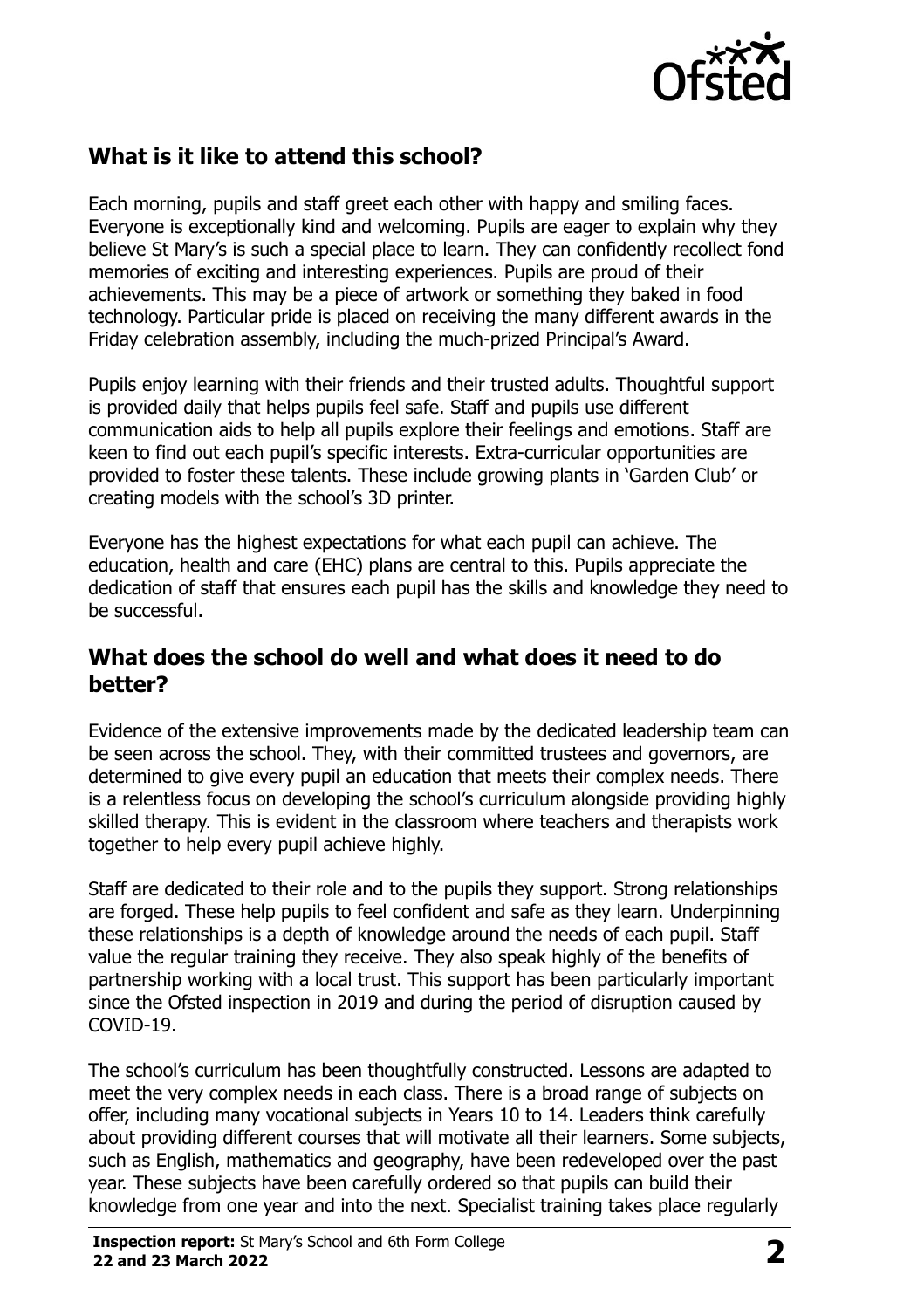

in order to ensure that teachers have the expertise required. Leaders are currently developing other subjects, such as music and history, to ensure they are as welldesigned and taught as the rest of the curriculum.

Leaders prioritise the importance of reading. Pupils in key stages two and three benefit from hearing their teachers read them different novels and stories. Staff also encourage pupils to read daily both in school and at home. Pupils do this keenly, knowing they will be awarded a raffle ticket that gives them the chance to win a new book. Leaders are currently implementing a new phonics scheme that is continuing to strengthen support for those pupils who find learning to read more difficult.

Assessing how well pupils are progressing towards the outcomes in their EHC plans is prioritised. Leaders use a multi-disciplinary approach that brings staff together to identify what further intervention is needed. However, the assessment of what pupils have learned and can remember in different subjects is not as well developed. Leaders know this and are already implementing new processes that will quickly identify where pupils have gaps in their knowledge and understanding.

Pupils know what is expected of their behaviour. They have excellent manners and are respectful to each other. If a pupil finds it difficult to control their emotions, adults take immediate action to support them. This support is always focused on ensuring that pupils can return quickly to learning with their classmates.

The school's personal development curriculum offers a wide range of different opportunities. The relationships education is carefully planned to ensure that each pupil is given the most appropriate information. Students in the sixth form benefit from individualised careers guidance and work experience. This is focused on what each student needs to be successful when they leave the school and move into adulthood.

# **Safeguarding**

The arrangements for safeguarding are effective.

Staff follow specific processes to build detailed knowledge about every pupil. Action is taken if a pupil displays any unusual or concerning behaviour. Staff work together to identify any risks to pupils' safety or well-being. When required, referrals are made swiftly to external agencies to ensure that pupils and their families get the help they need.

Adults have in-depth safeguarding knowledge because of detailed and regular training. This knowledge is used to help pupils develop an appropriate understanding of how to stay safe. Most recently, pupils have valued the guidance around how to stay safe when working and playing online.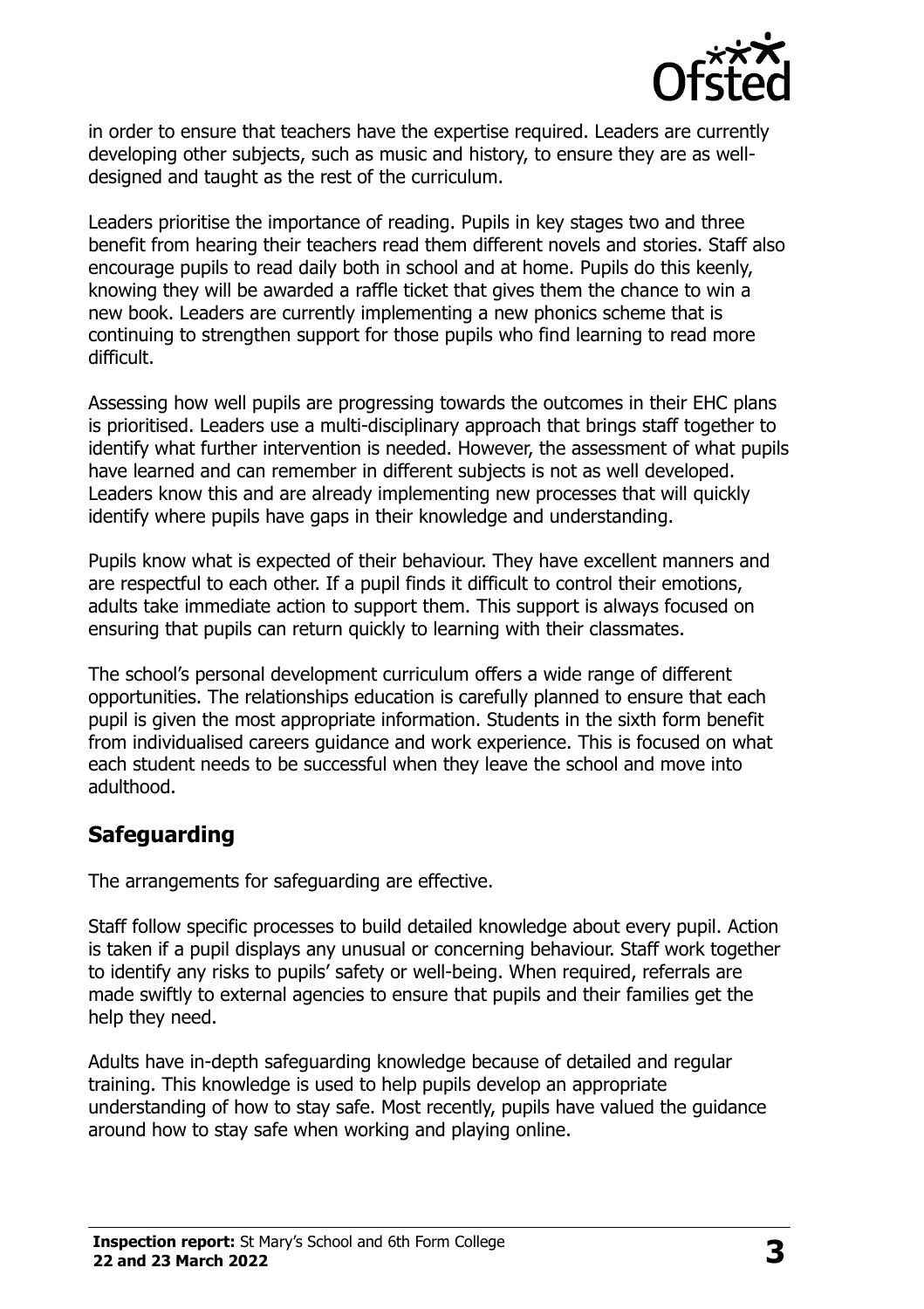

# **What does the school need to do to improve?**

#### **(Information for the school and appropriate authority)**

- The school's curriculum is not yet securely and consistently embedded across all subjects. This means that pupils are not always confident in using the identified knowledge and skills. Leaders should continue to monitor the full implementation of the curriculum to ensure that all pupils know and remember more across every subject.
- Leaders are currently developing and refining assessment processes in the different subjects. As a result, teachers are less confident in accurately checking how pupils' understanding is developing. This means it is difficult to determine where further support may be required. Leaders should carefully monitor the implementation of assessment processes across the school's curriculum.

## **How can I feed back my views?**

You can use [Ofsted Parent View](http://parentview.ofsted.gov.uk/) to give Ofsted your opinion on your child's school, or to find out what other parents and carers think. We use information from Ofsted Parent View when deciding which schools to inspect, when to inspect them and as part of their inspection.

The Department for Education has further quidance on how to complain about a school.

If you are the school and you are not happy with the inspection or the report, you can [complain to Ofsted.](http://www.gov.uk/complain-ofsted-report)

## **Further information**

You can search for [published performance information](http://www.compare-school-performance.service.gov.uk/) about the school.

In the report, '[disadvantaged pupils](http://www.gov.uk/guidance/pupil-premium-information-for-schools-and-alternative-provision-settings)' refers to those pupils who attract government pupil premium funding: pupils claiming free school meals at any point in the last six years and pupils in care or who left care through adoption or another formal route.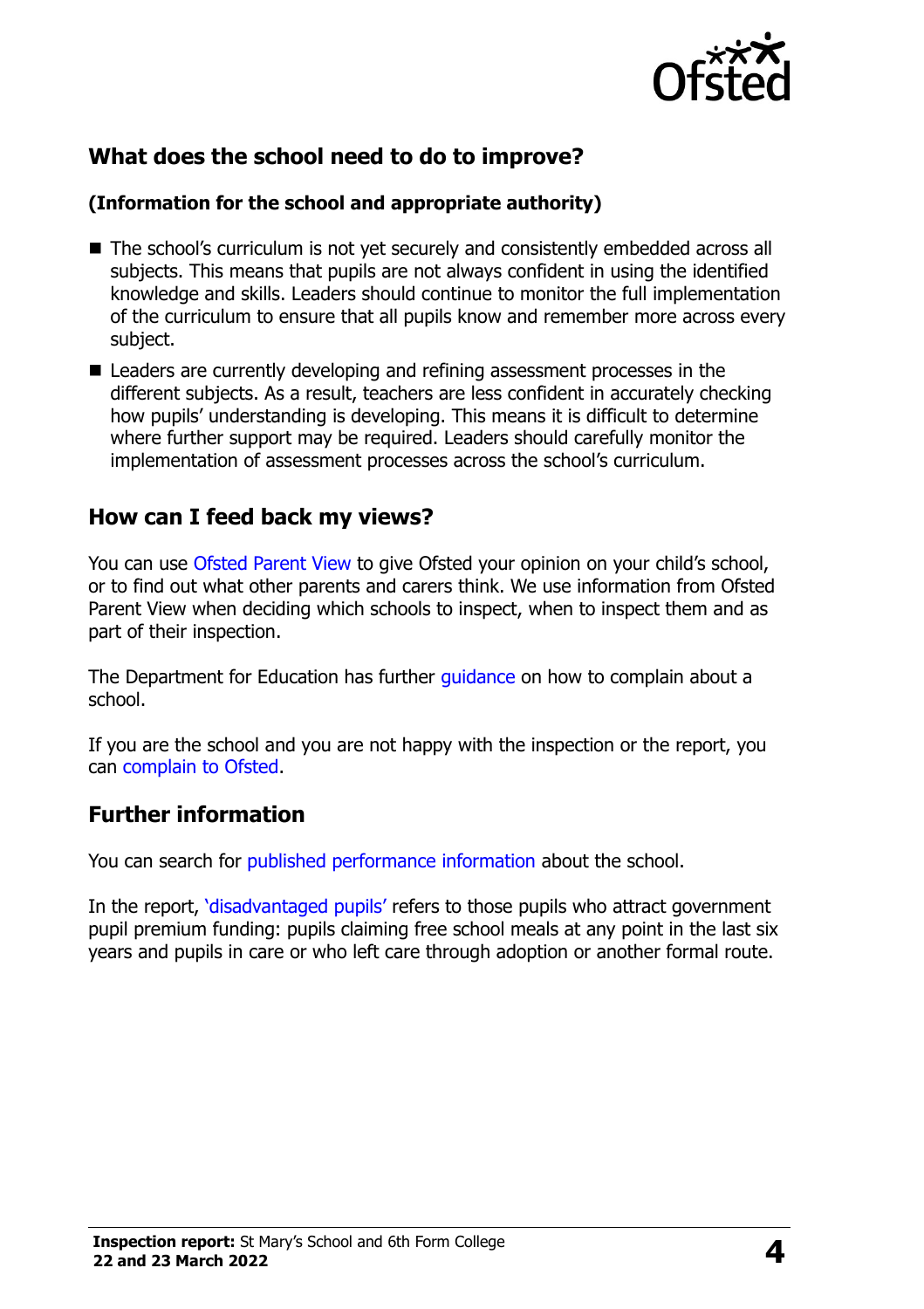

# **School details**

| Unique reference number                            | 133653                                                                   |
|----------------------------------------------------|--------------------------------------------------------------------------|
| <b>Local authority</b>                             | <b>East Sussex</b>                                                       |
| <b>Inspection number</b>                           | 10211981                                                                 |
| <b>Type of school</b>                              | Special                                                                  |
| <b>School category</b>                             | Non-maintained special                                                   |
| Age range of pupils                                | 5 to 19                                                                  |
| <b>Gender of pupils</b>                            | Mixed                                                                    |
| <b>Gender of pupils in sixth-form</b><br>provision | Mixed                                                                    |
| Number of pupils on the school roll                | 98                                                                       |
| Of which, number on roll in the<br>sixth form      | 14                                                                       |
| <b>Appropriate authority</b>                       | Board of trustees                                                        |
| <b>Chair of trust</b>                              | Jean Haigh                                                               |
| <b>Principal</b>                                   | Natalie Edwards (principal), Richard<br>Preece (chief executive officer) |
| Website                                            | www.stmarysbexhill.org                                                   |
| Dates of previous inspection                       | 1 and 2 December 2021, under section 8<br>of the Education Act 2005      |

# **Information about this school**

- St Mary's School and College provides specialist support for pupils with speech, language and communications difficulties and associated complex needs. All pupils attending the school have EHC plans.
- The school also provides residential provision for a small number of pupils.
- The responsible body for the school is the Talking Trust. This is a charitable trust.
- There have been significant changes in the senior leadership of the school since the school's last section 5 inspection in February 2019.
- The school is currently working in partnership with the Torfield and Saxon Mount Academy Trust.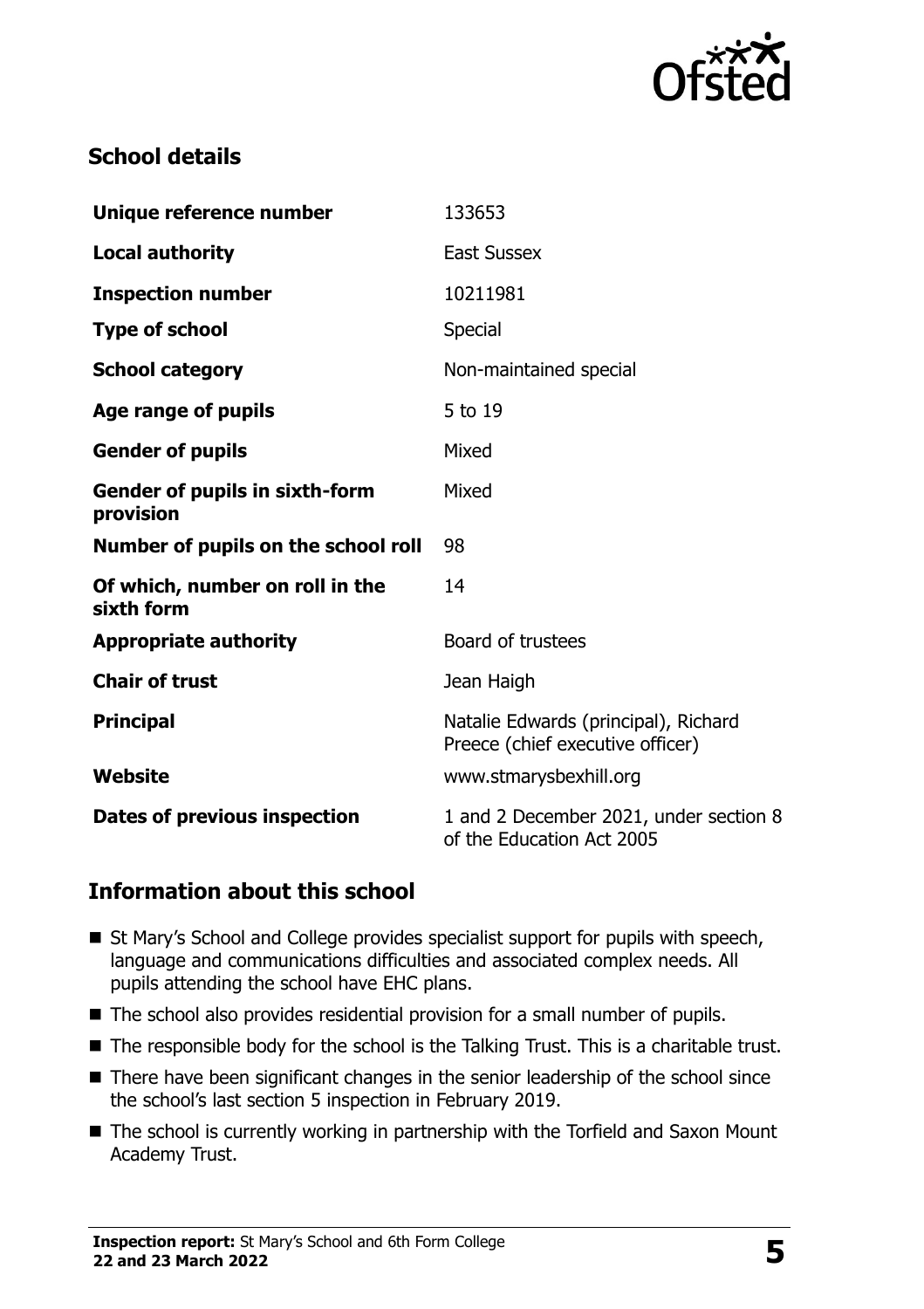

- $\blacksquare$  The school recently obtained approval to admit pupils in key stage 1. This provision had not opened at the time of this inspection.
- $\blacksquare$  The school does not use any alternative provision.
- The school meets the requirements of the Baker Clause, which requires schools to provide pupils in Years 8 to 13 with information about approved technical educational qualifications and apprenticeships.

# **Information about this inspection**

The inspectors carried out this inspection under section 5 of the Education Act 2005.

In accordance with section 13(5) of the Education Act 2005, Her Majesty's Chief Inspector is of the opinion that the school no longer requires significant improvement.

- Inspectors discussed any continued impact of the pandemic with leaders and have taken that into account in their evaluation of the school.
- Inspectors met with senior leaders, staff and pupils. They also spoke with representatives from the board of trustees and the interim executive board, including the chair. An inspector also spoke to the chief executive officer.
- $\blacksquare$  The inspection team carried out deep dives in these subjects: early reading, mathematics, geography and personal, social and health education. They discussed the curriculum with subject leaders, teachers, and pupils, visited lessons and looked at samples of pupils' work.
- Inspectors considered the 12 responses to Ofsted's Parent View questionnaire, including nine free-text comments. They also took account of the responses to the confidential survey for staff and gathered the views of both staff and pupils throughout the inspection.
- To evaluate the effectiveness of safeguarding, inspectors viewed the school's website and policies, met with the designated safeguarding leads, spoke with pupils and staff, checked school records of safeguarding checks carried out on adults working at the school and spoke with trustees.

#### **Inspection team**

Aimee Floyd, lead inspector **Her Majesty's Inspector** 

Alan Johnson **Ofsted Inspector**